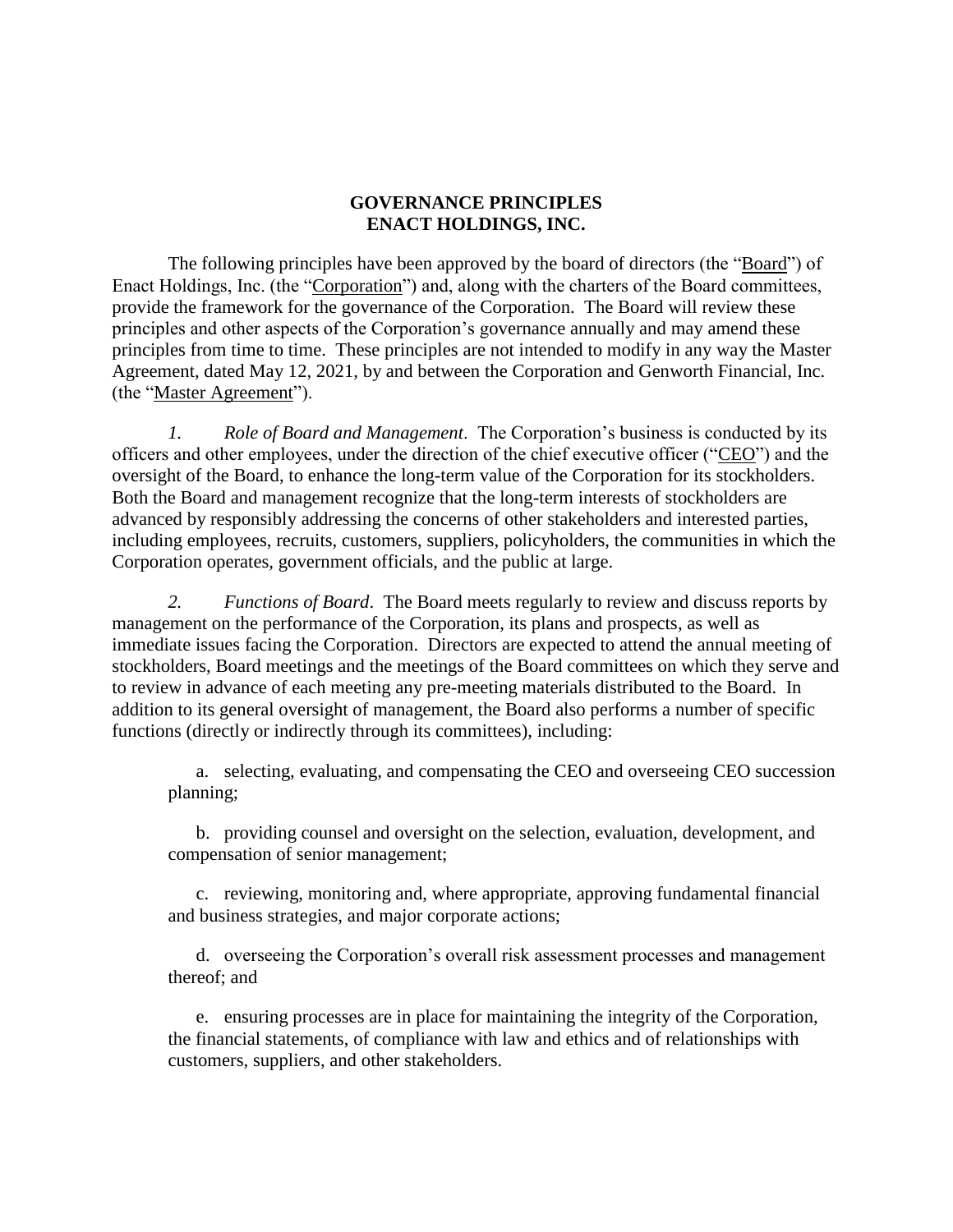*3. Qualifications*. Directors should possess the highest personal and professional ethics, integrity, and values, and be committed to representing the long-term interests of the stockholders. They must also have an inquisitive and objective perspective, practical wisdom, and mature judgment. We endeavor to have a board representing diverse experience at policymaking levels in business, finance, investments, regulatory/public policy, information technology/information security, risk management, mortgage finance, and insurance, and in other areas that are relevant to the Corporation's businesses. The Board believes that Board diversity is important to serving the long-term interests of stockholders. The Board and the Nominating and Corporate Governance Committee actively seek to achieve a diversity of occupational and personal backgrounds, viewpoints, education, and skills on the Board, including diversity with respect to demographics such as gender, race, ethnicity, national origin, and age.

Directors must be willing to devote sufficient time to carrying out their duties and responsibilities effectively and should be committed to serve on the Board for an extended period of time. In the event of any significant change in their personal circumstances, including a change in their principal job responsibilities, directors shall inform the chairperson of the Board the "Board Chairperson") and the chairperson of the Nominating and Corporate Governance Committee and shall offer to tender their resignation. The Nominating and Corporate Governance Committee will then consider the matter and subsequently recommend to the Board an appropriate course of action.

*4. Outside Board Memberships*.Directors who also serve as chief executive officers or in equivalent positions for other public companies should not serve on more than two boards of public companies in addition to the Board, and other directors should not serve on more than four other boards of public companies in addition to the Board. Directors should notify the Board Chairperson and the chairperson of the Nominating and Corporate Governance Committee before accepting an invitation to serve on the board of directors of another public company or on the board of directors, or similar position, of a private company or a charitable organization.

*5. Director Nominations*. When deciding whether to renominate a director for election, the Nominating and Corporate Governance Committee and the Board will consider the director's tenure in the context of the overall mix of tenures of the Board. The Board does not believe that arbitrary term limits on directors' service are appropriate, nor does it believe that directors should expect to be re-nominated annually until they reach the mandatory retirement age. The Board's self-evaluation process described below will be an important determinant for Board tenure. Directors generally will not be nominated for election to the Board after their 76th birthday, although the Board may nominate candidates over 76 for special circumstances.

*6. Independence of Directors*. Subject to the Master Agreement, a majority of the directors serving on the Board shall be independent directors, as determined by the Board and defined in the listing standards of The Nasdaq Stock Market LLC ("Nasdaq").

*7. Size of Board and Selection Process*. The directors are elected each year by the stockholders at the annual meeting of stockholders. Holders of the Corporation's common stock have the right to elect directors in the manner set forth in the Corporation's certificate of incorporation and bylaws. Stockholders may propose nominees for consideration by the Nominating and Corporate Governance Committee by submitting the names and supporting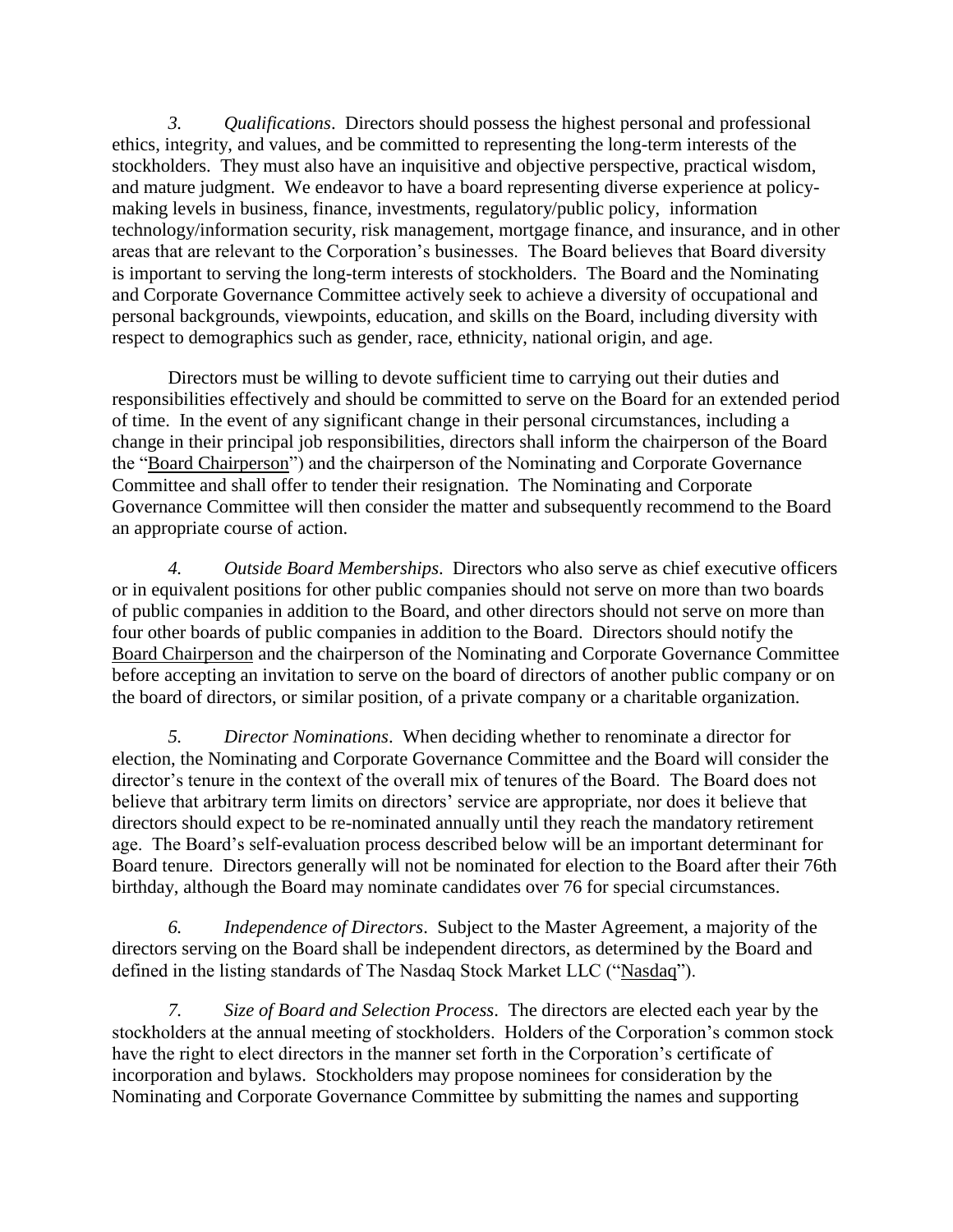information to: Secretary, Enact Holdings, Inc., 8325 Six Forks Road, Raleigh, North Carolina 27615. Subject to the requirements of the Master Agreement and the Corporation's certificate of incorporation:

a. the Nominating and Corporate Governance Committee shall propose a slate of nominees to the Board;

b. the Board shall select director nominees for election at the annual meeting of stockholders; and

c. the Board shall determine the number of directors on the Board.

Vacancies on the Board may be filled in the manner set forth in the Corporation's certificate of incorporation, subject to the requirements of the Master Agreement.

*8. Board Committees*. The Board has established the following standing committees to assist the Board in discharging its responsibilities: (i) Audit Committee; (ii) Compensation Committee; (iii) Nominating and Corporate Governance Committee; (iv) Independent Capital Committee; and (v) Risk Committee. The charters of these committees shall be published on the Corporation's website. The committee chairperson will report the committee's activities to the full Board following each meeting of the respective committees. The committees will occasionally hold meetings in conjunction with the full Board.

*9. Independence of Committee Members*. Except as required or permitted by the Master Agreement or any applicable exemptions, including with respect to "controlled companies" under the Nasdaq rules, each of the foregoing standing committees shall be composed entirely of independent directors who meet the applicable legal, regulatory and stock exchange requirements necessary for an assignment to any such committee, as set forth in the respective committee's charter.

Members of the Audit Committee must also satisfy additional Nasdaq independence requirements. Specifically, they (i) must meet the criteria for independence set forth in Rule 10A-3(b)(1) under the Securities Exchange Act of 1934, as amended (the "Exchange Act"), (ii) may not accept directly or indirectly any consulting, advisory or other compensatory fee from the Corporation or any of its subsidiaries other than their directors' compensation, (iii) may not be an affiliated person of the Corporation or any of its subsidiaries (as "affiliated" is defined in Rule 10A-3 of the Exchange Act), (iv) may not have participated in the preparation of the financial statements of the Corporation or any current subsidiary of the Corporation at any time during the past three years, and (v) must be able to read and understand fundamental financial statements, including the Corporation's balance sheet, income statement, and cash flow statement. Notwithstanding the foregoing, a director of both the Corporation and an affiliate of the Corporation who otherwise satisfies the independence requirements may serve on the Audit Committee pursuant to the exemption provided in Rule 10A-3 under the Exchange Act.

In addition, in affirmatively determining the independence of any director who will serve on the Compensation Committee, the Board must consider all factors specifically relevant to determining whether a director has a relationship to the Corporation that is material to that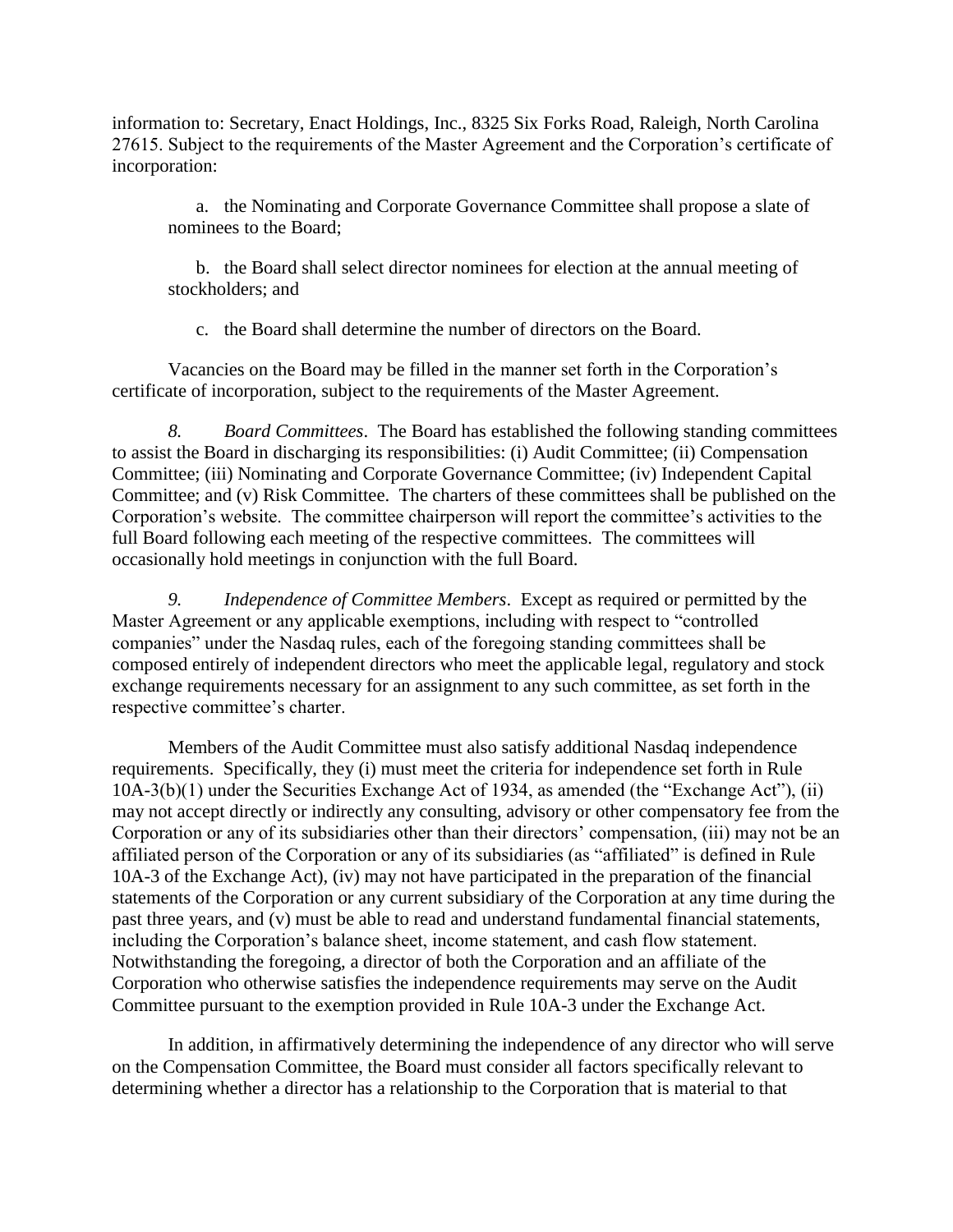director's ability to be independent from management in connection with the duties of a member of the Compensation Committee, including, but not limited to:

a. the source of compensation of such director, including any consulting, advisory or other compensatory fee paid by the Corporation to such director; and

b. whether such director is affiliated with the Corporation, a subsidiary of the Corporation or an affiliate of a subsidiary of the Corporation (other than in his or her capacity as a director of the Corporation).

*10. Executive Sessions*. The independent directors will have regularly scheduled meetings at which only independent directors are present ("Executive Sessions").The directors have determined that the independent Board Chairperson (or lead director if the roles of Board Chairperson and CEO are combined or the Board Chairperson is otherwise not independent) will preside at the Executive Sessions; in the absence of such person, the independent directors present will select an independent committee chairperson to preside at such session. The independent Board Chairperson or lead director, as applicable, may periodically call meetings of the independent directors, including at the request of the independent directors.

*11. Self-Evaluation*. The Board and each of the committees will perform an annual self-evaluation in accordance with the evaluation process recommended by the Nominating and Corporate Governance Committee and approved by the Board. In addition, the directors will be requested to provide their assessments of the effectiveness of the Board and the committees on which they serve.

*12. Setting Board Agenda*. The Board Chairperson shall be responsible for the Board's agenda, in consultation with the CEO, as well as the lead director, if the Board Chairperson is not independent. Directors are encouraged to make suggestions for agenda items, or additional pre-meeting materials, to the CEO, independent Board Chairperson or lead director, as applicable, or appropriate committee chairperson, at any time.

## *13. Ethics, Conflicts of Interest and Related Person Transactions*.

a. *Ethics and Conflicts of Interest*. The Board expects directors, officers and other employees, to act ethically at all times and to acknowledge their adherence to the policies comprising *Integrity First*, Genworth Financial, Inc.'s Code of Ethics. The Board will not permit any waiver of any ethics policy for any director or executive officer. If an actual or potential conflict of interest arises for a director, the director shall promptly inform the CEO. All directors will recuse themselves from any discussion or decision affecting their personal, business or professional interests. Except as otherwise provided in Section 13(b), any actual conflict of interest issue involving a director, the CEO or the CFO shall be resolved by the Board, and any actual conflict of interest issue involving any other officer of the company shall be resolved by the CEO.

b. *Related Person Transactions*. The Board recognizes that transactions with related persons, as defined in the Corporation's Related Person Transactions Policy, present a heightened risk of conflicts of interest and/or improper valuation (or the perception thereof). Accordingly, the Corporation shall not consummate any transactions with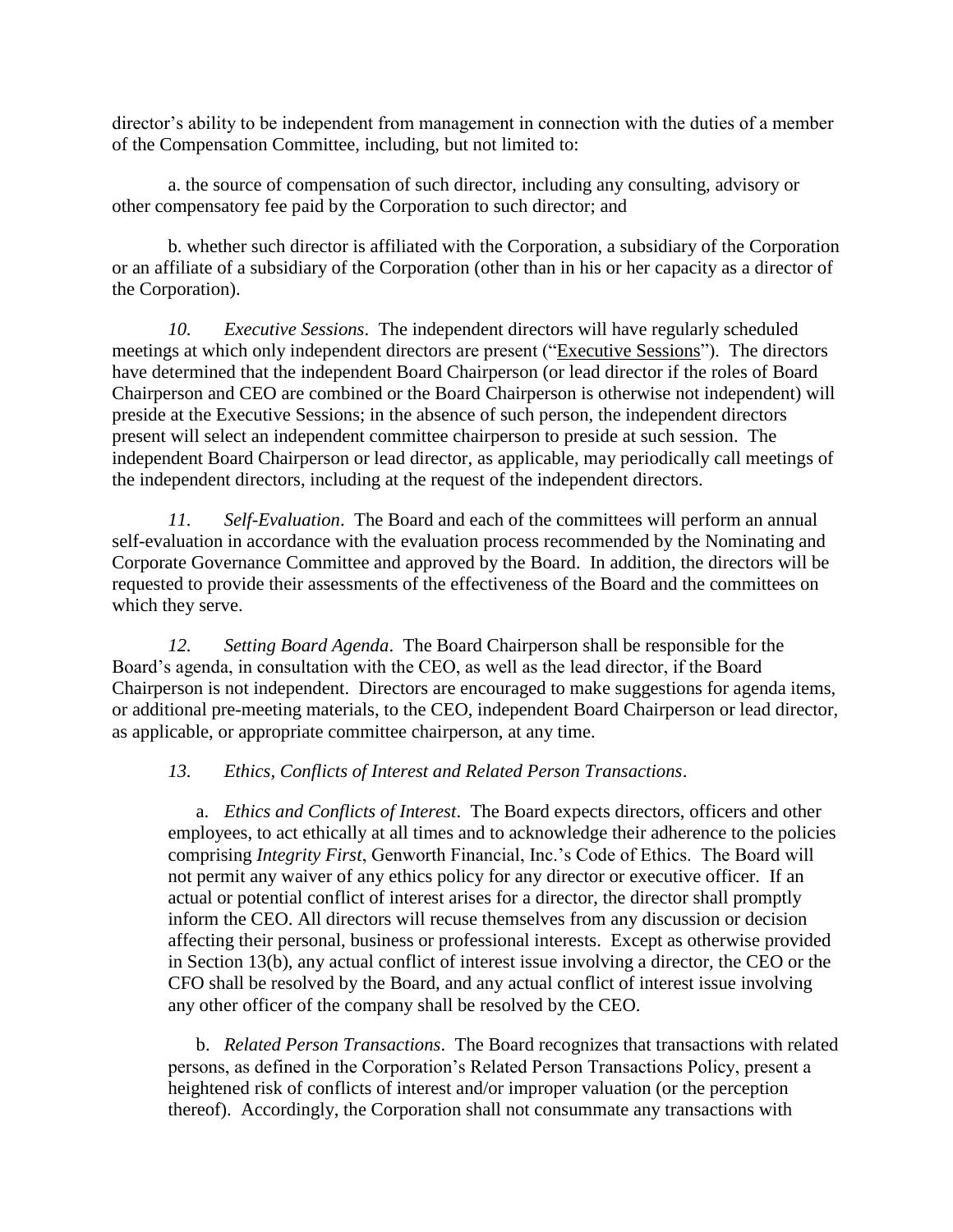related persons unless such transactions are reviewed and approved in accordance with the Corporation's Related Person Transactions Policy.

## *14. Reporting of Concerns to the Audit Committee*.

The Audit Committee will establish procedures for the receipt, retention, and treatment of complaints received by the Corporation regarding accounting, internal accounting controls or auditing matters. The Corporation's Code of Ethics prohibits any employee from retaliating or taking any adverse action against anyone for raising or helping to resolve an integrity concern.

*15. Compensation of the Board*. Directors who are employees of the Corporation or its affiliates will not receive compensation for serving on the Board and its committees. The Compensation Committee shall have the responsibility for reviewing annually and recommending to the Board, when applicable, the amount and form of compensation for independent directors. The Corporation will reimburse directors for reasonable travel and other Board-related expenses, including expenses to attend Board and committee meetings and other business-related events, as well as director education seminars, in accordance with policies approved from time to time by the Compensation Committee.

*16. Succession Plan*. The Board shall approve and maintain a succession plan for the CEO and senior management, based upon recommendations from the Compensation Committee.

*17. Annual Compensation Review of CEO and Executive Officers*. The Compensation Committee shall annually approve the goals and objectives for compensating the CEO. That committee shall evaluate the CEO's performance in light of these goals before setting the CEO's salary, bonus and other incentive and equity compensation. That committee shall also annually approve the compensation structure for the company's executive officers, and shall discuss the performance of the company's executive officers with the CEO before approving their salary, bonus and other incentive and equity compensation.

*18. Access to Senior Management*. Board members shall have access to the Corporation's senior management and coordinate such access through the CEO or the Corporation's secretary.

*19. Access to Independent Advisors*. The Board and its committees shall have the right at any time to retain independent outside auditors and financial, legal or other advisors, and the Corporation shall provide appropriate funding, as determined by the Board or any committee, to compensate such independent outside auditors or advisors, as well as to cover the ordinary administrative expenses incurred by the Board and its committees in carrying out their duties.

*20. Director Orientation; Continuing Education*. The general counsel and the chief financial officer shall be responsible for providing an orientation for new directors, and for periodically providing materials or briefing sessions for all directors on subjects that would assist them in discharging their duties. Each new director shall, as part of the onboarding process, receive a personal briefing by senior management on the Corporation's strategic plans, its financial statements and key policies and procedures. The Corporation encourages all directors to participate in continuing director education. Management will periodically provide continuing education sessions for the directors on relevant topics impacting the Corporation. Directors are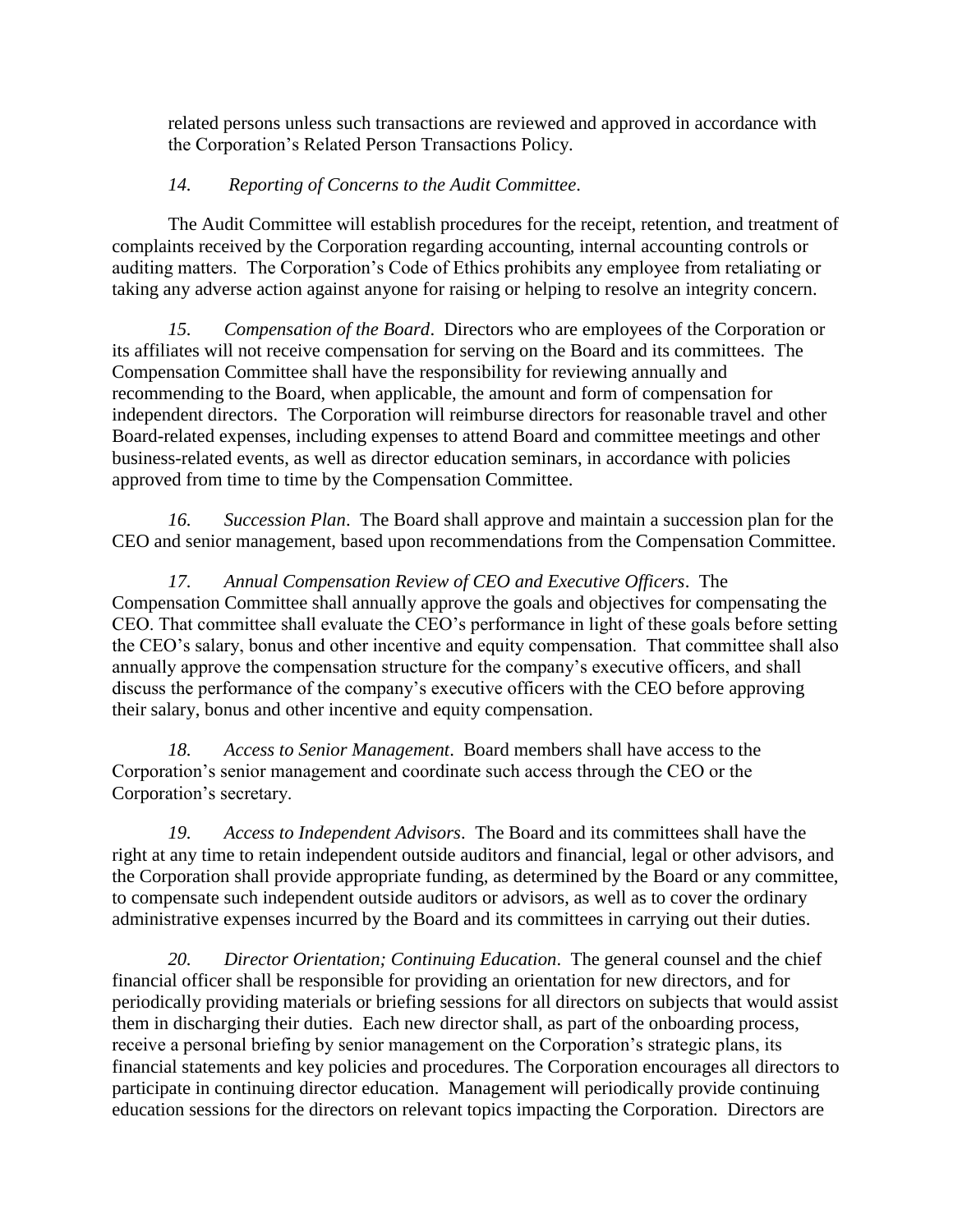also encouraged to participate in external continuing education courses and seminars. The Corporation reimburses directors for director education courses and seminars, to the extent applicable, in accordance with Section 15.

*21. Stock Ownership Guidelines*. The Board will adopt stock ownership guidelines for executive officers and non-management directors. The Compensation Committee will oversee, periodically review, and recommend to the Board any changes to these guidelines.

*22. Interaction with Investors and Other Parties.* As a general matter, management speaks for the Corporation, and directors should refer all inquiries from investors, analysts, media, regulators, political officials, or others to the CEO or his or her designee. Nevertheless, it is expected that independent directors, including the Board Chairperson or the lead director, as applicable, may from time to time meet in public forums or otherwise communicate with external constituencies, including stockholders, regulators, political officials, or others. Typically, those meetings or communications will be coordinated through the General Counsel

*23. Board Leadership.* The Board will determine the leadership structure of the Board as appropriate to the Corporation's circumstances from time to time.

The Corporation's bylaws require the Board to appoint a chairperson of the Board. The Board may appoint as Board Chairperson (i) the CEO, (ii) an independent director, or (iii) a nonindependent director other than the CEO. If the roles of Board Chairperson and CEO are combined or the Board Chairperson is otherwise not independent, the independent directors will designate a lead director from time to time from among the independent directors. In addition to the responsibilities and authority set forth elsewhere in these Governance Principles, the responsibilities and authority of the independent Board Chairperson or lead director, as appropriate, include:

- a. for the independent Board Chairperson:
	- (i) presiding at all meetings of the Board, stockholders and independent directors;
	- (ii) facilitating efficient Board operations through regular engagement with standing committees of the Board and individual directors; and
	- (iii) regularly communicating with the CEO to provide him or her with advice and counsel, and to share information about recent developments;

b. for the lead director – presiding at all meetings of the Board when the Board Chairperson is not present, and all meetings of the independent directors; and

- c. for the independent Board Chairperson or lead director, as applicable:
	- (i) serving as a liaison between the CEO and the independent directors;
	- (ii) consulting on meeting agendas;